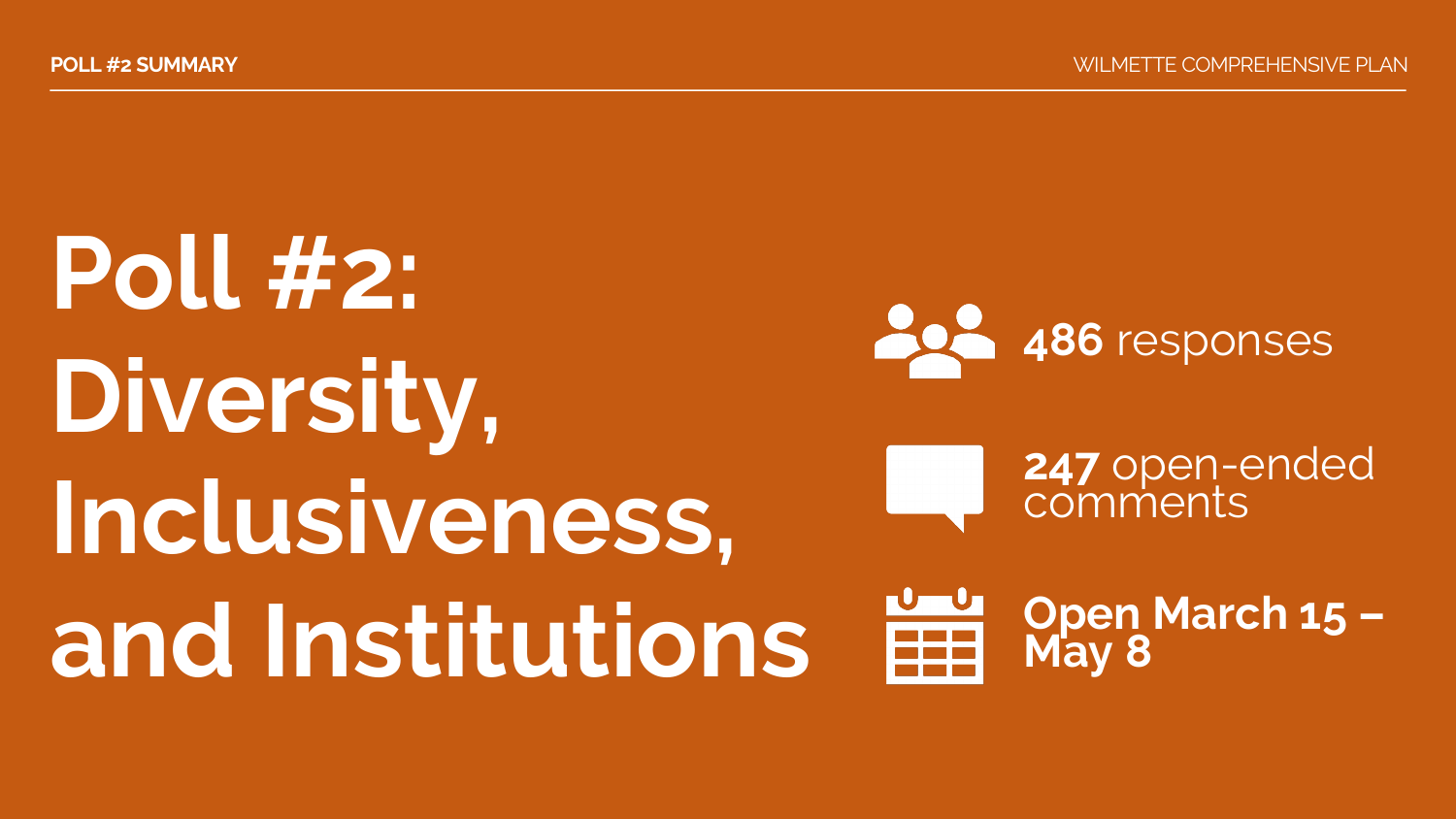## **Contents**

- Introduction & Overview
- Demographics of Survey Respondents
- Rating Question Responses
- Sampling of Open-Ended Responses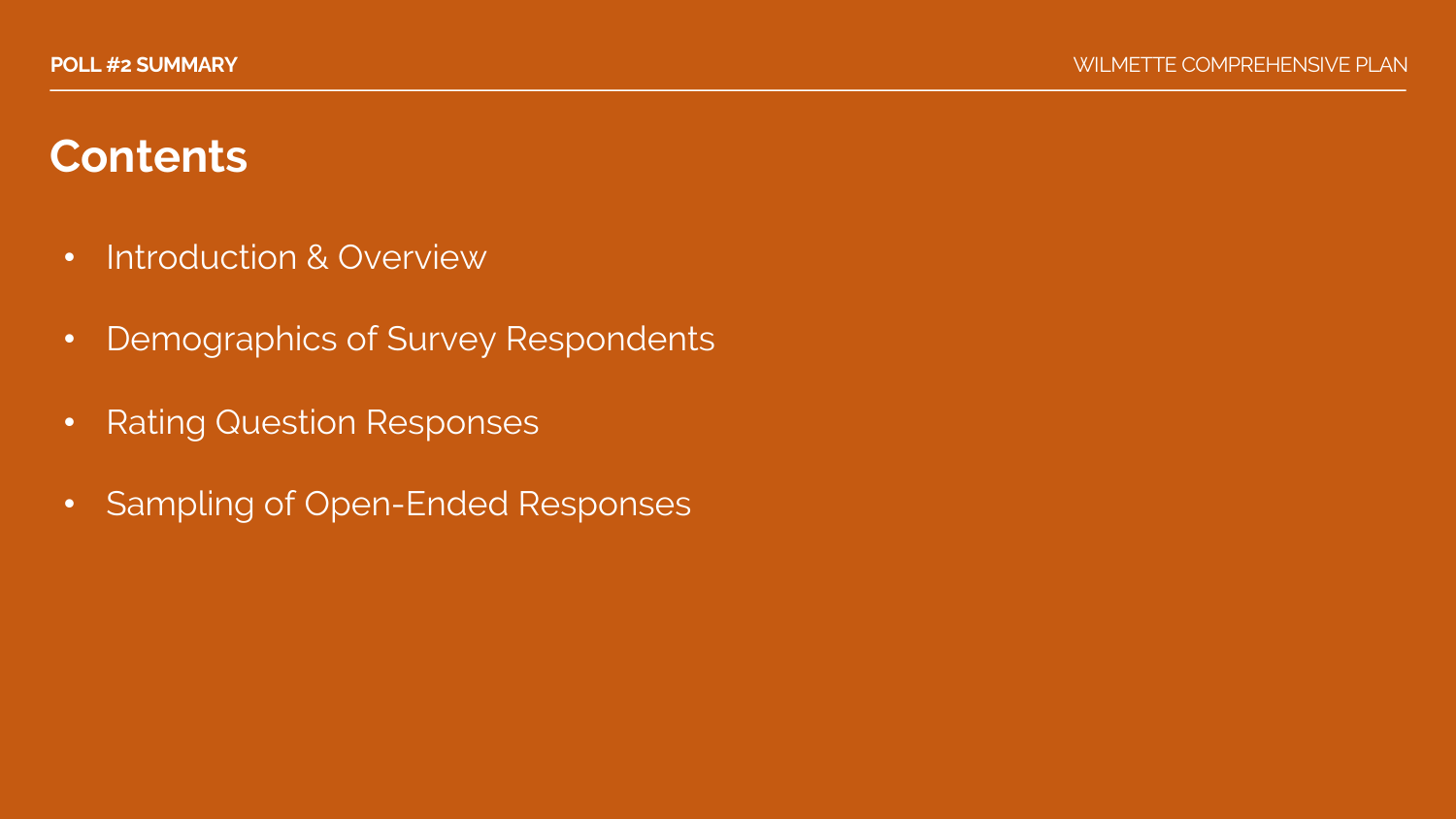### **Introduction & Overview**

- This online poll and the results summarized here are **not intended to be statistically significant**, nor are they the conclusive "answers" to important questions of diversity, inclusion, and institutions in Wilmette.
- The findings highlighted in this document help paint a picture of **a sample of perspectives** represented in the Village. These takeaways will be incorporated into the comprehensive plan, along with other engagement findings and analysis conducted as part of this planning process.
- Results should also be considered in context of the demographic makeup of respondents. **Just 12% of respondents identified as Black, Indigenous, or People of Color (BIPOC).** As of the 2020 Census, 22% of Wilmette residents identify as BIPOC.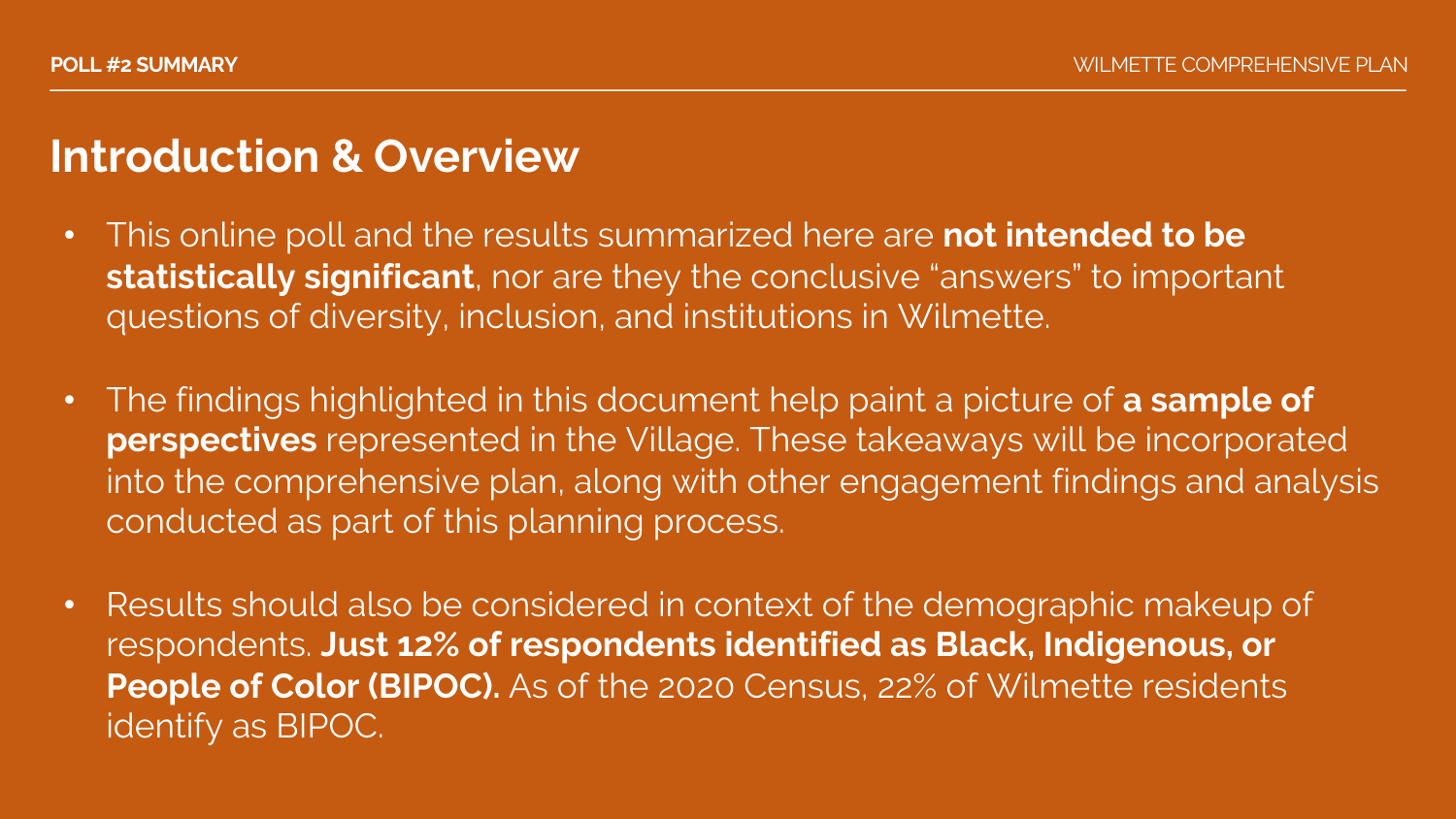# **Demographics of Survey Respondents**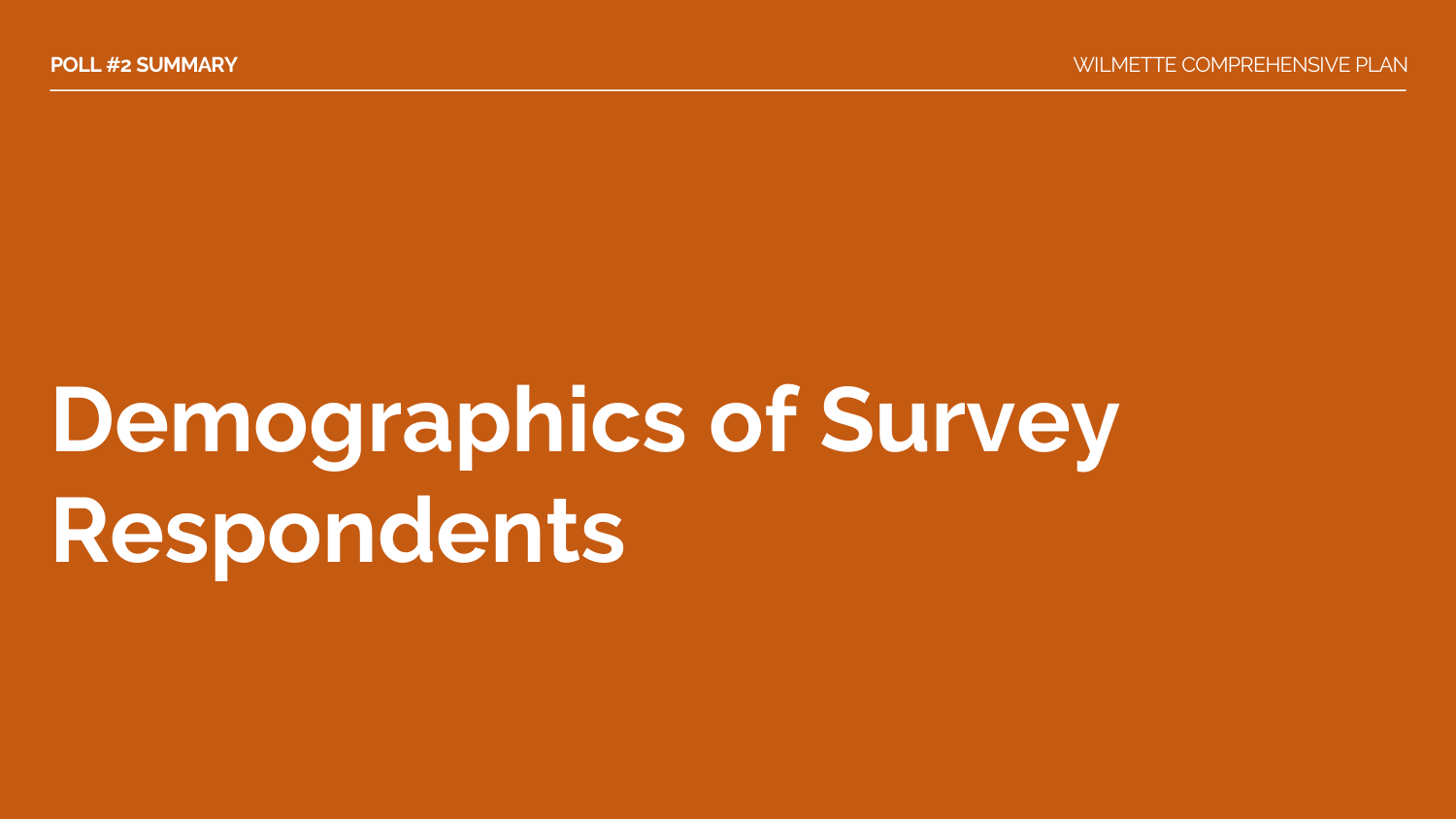

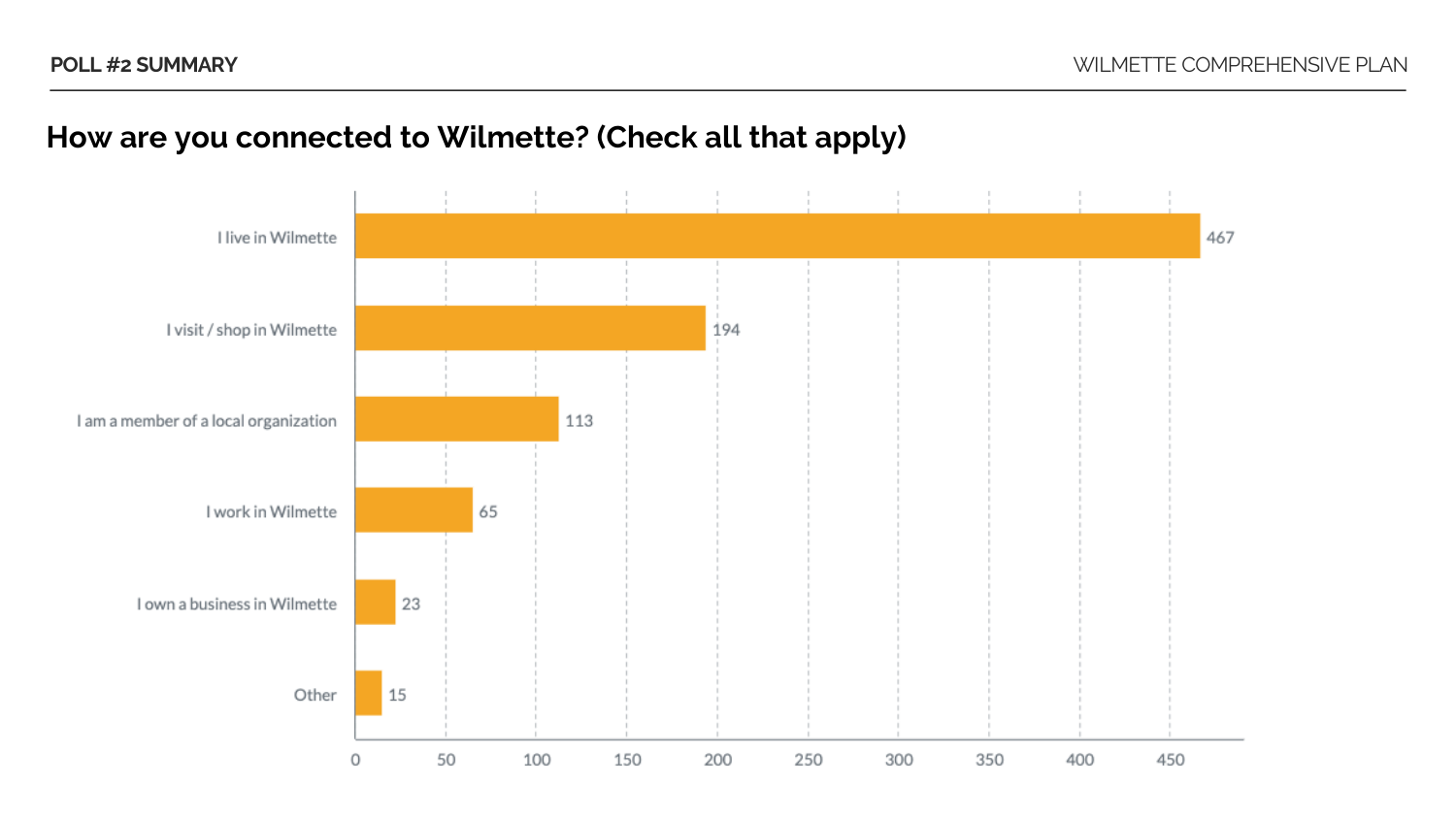

### **If a resident, how long have you lived in Wilmette?**

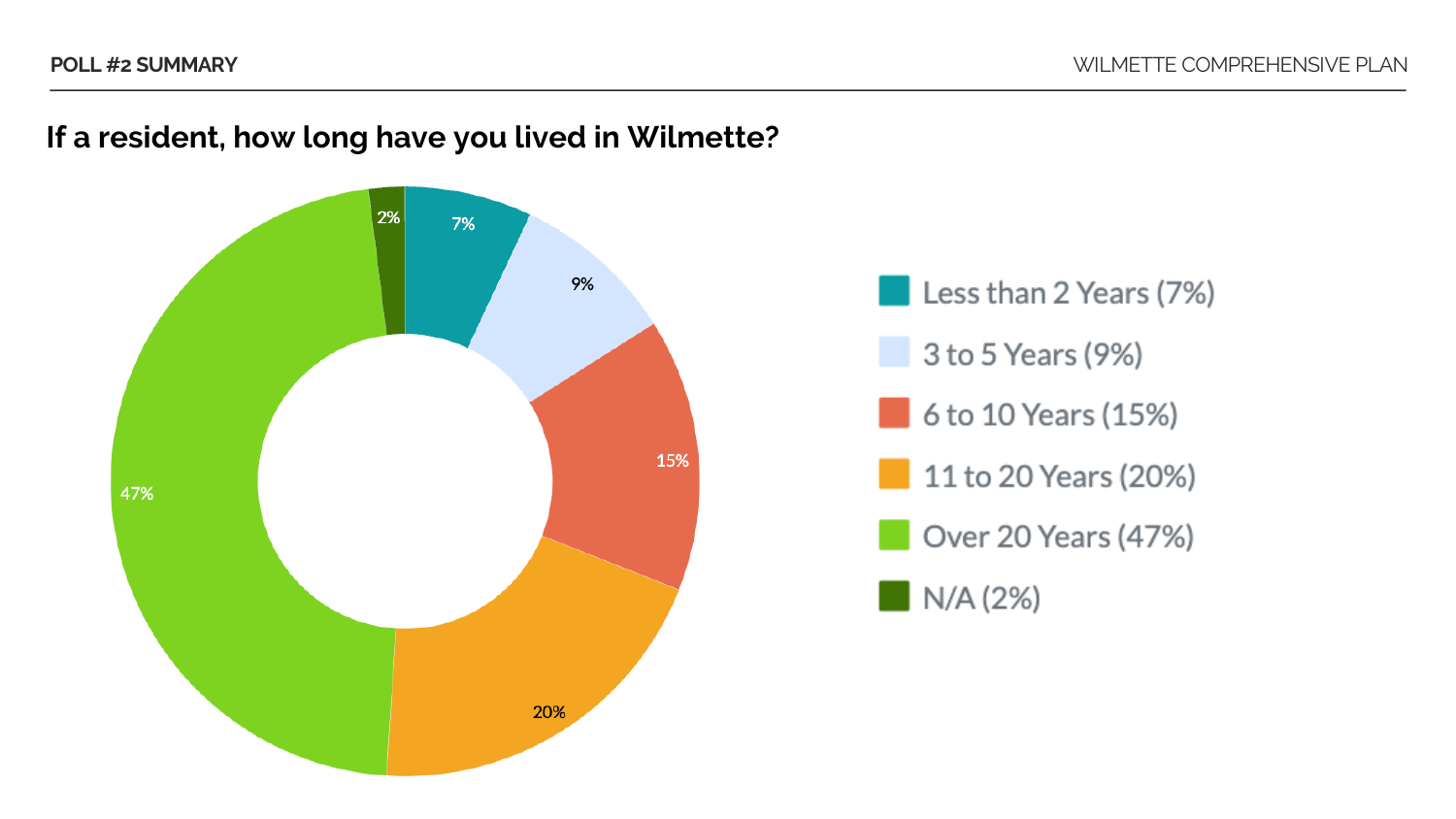### **What age group do you belong to?**



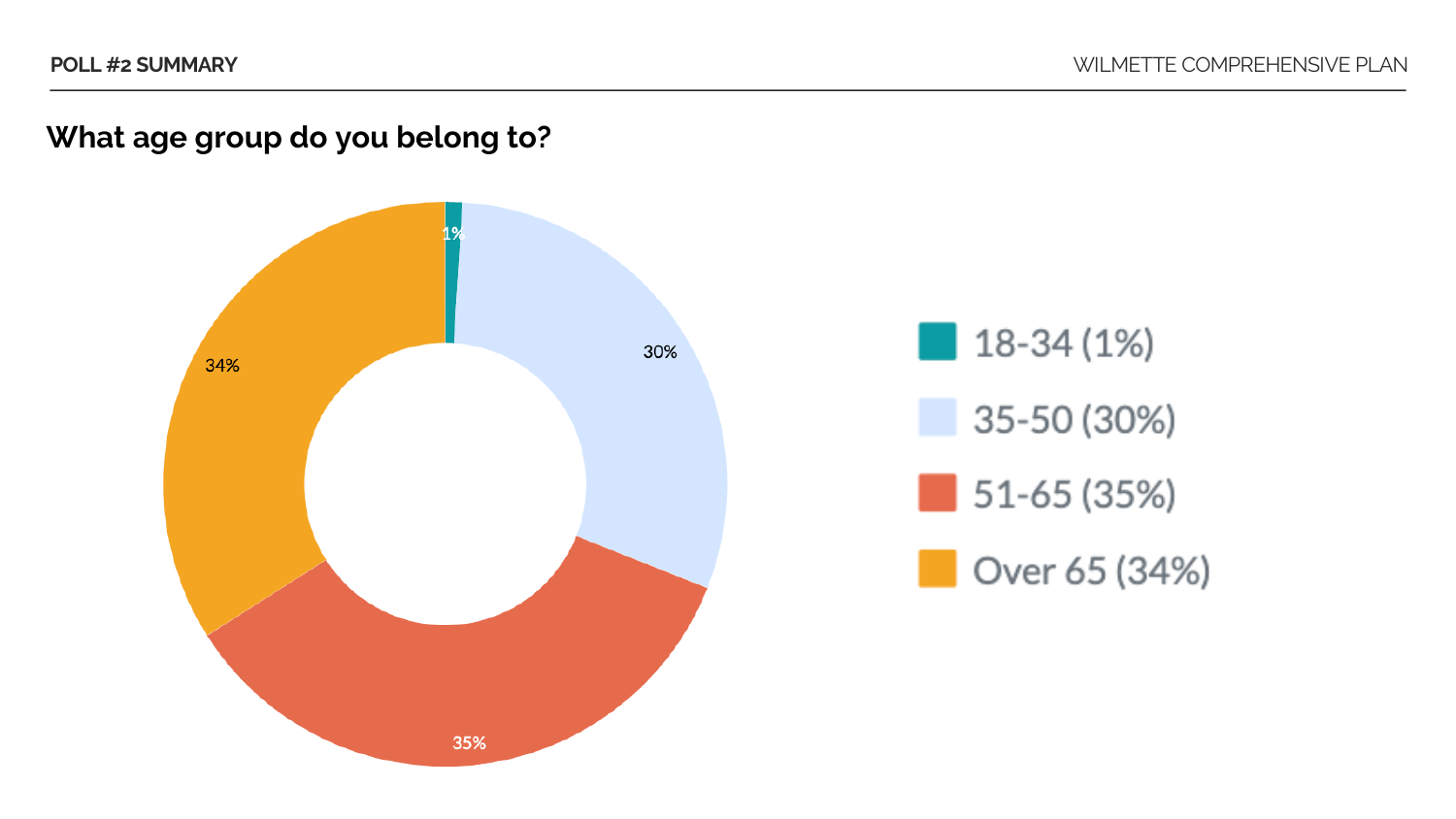Baha'i (2%)

Christianity (43%)

Hinduism (1%)

Judaism (19%)

Prefer Not to Answer (20%)

Other (Agnostic, Interfaith, None) (14%)

Islam (1%)

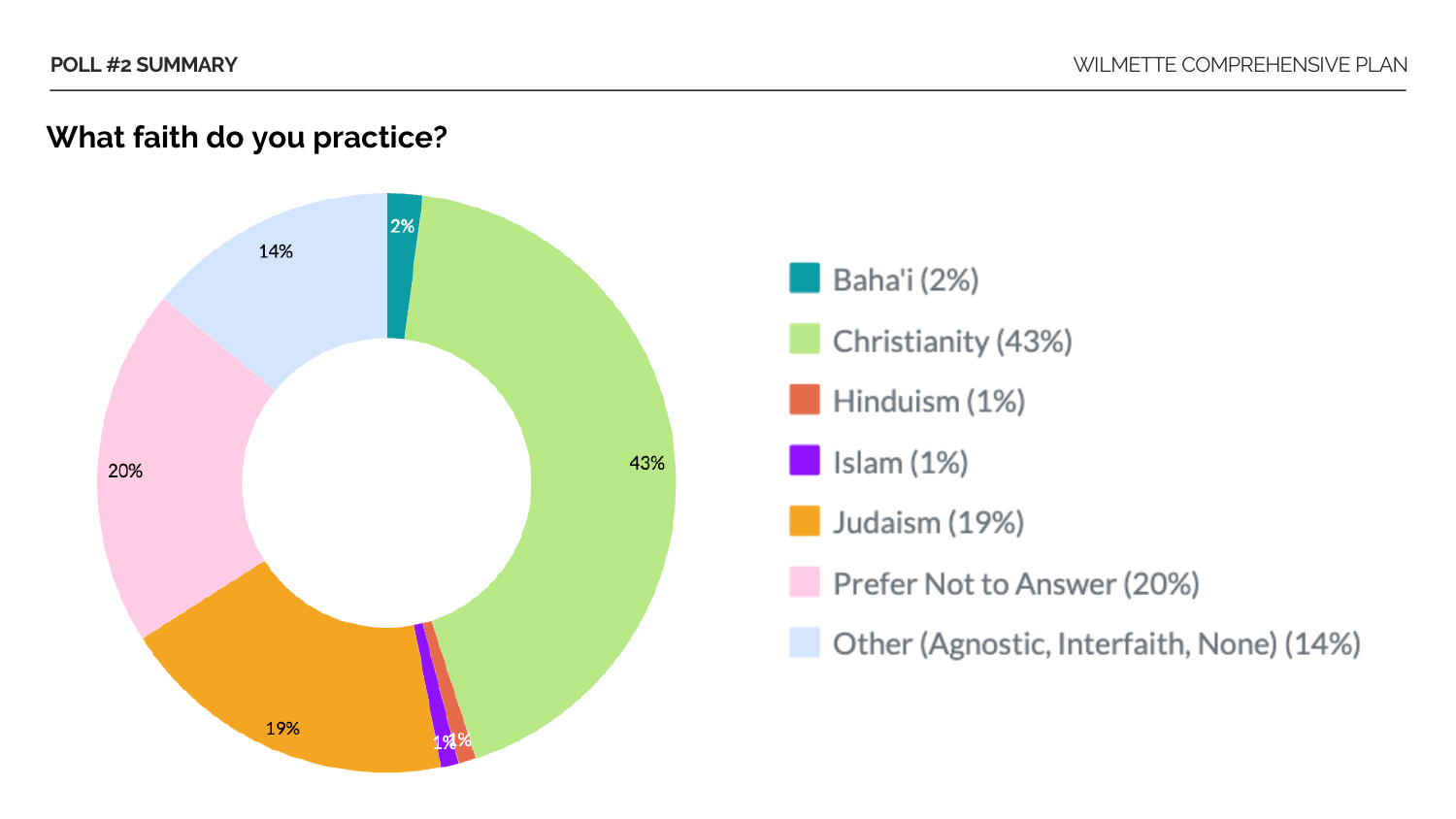### **Race/Ethnicity (Check all that apply)**



#### **2020 Census Data: Race/Ethnicity in Wilmette**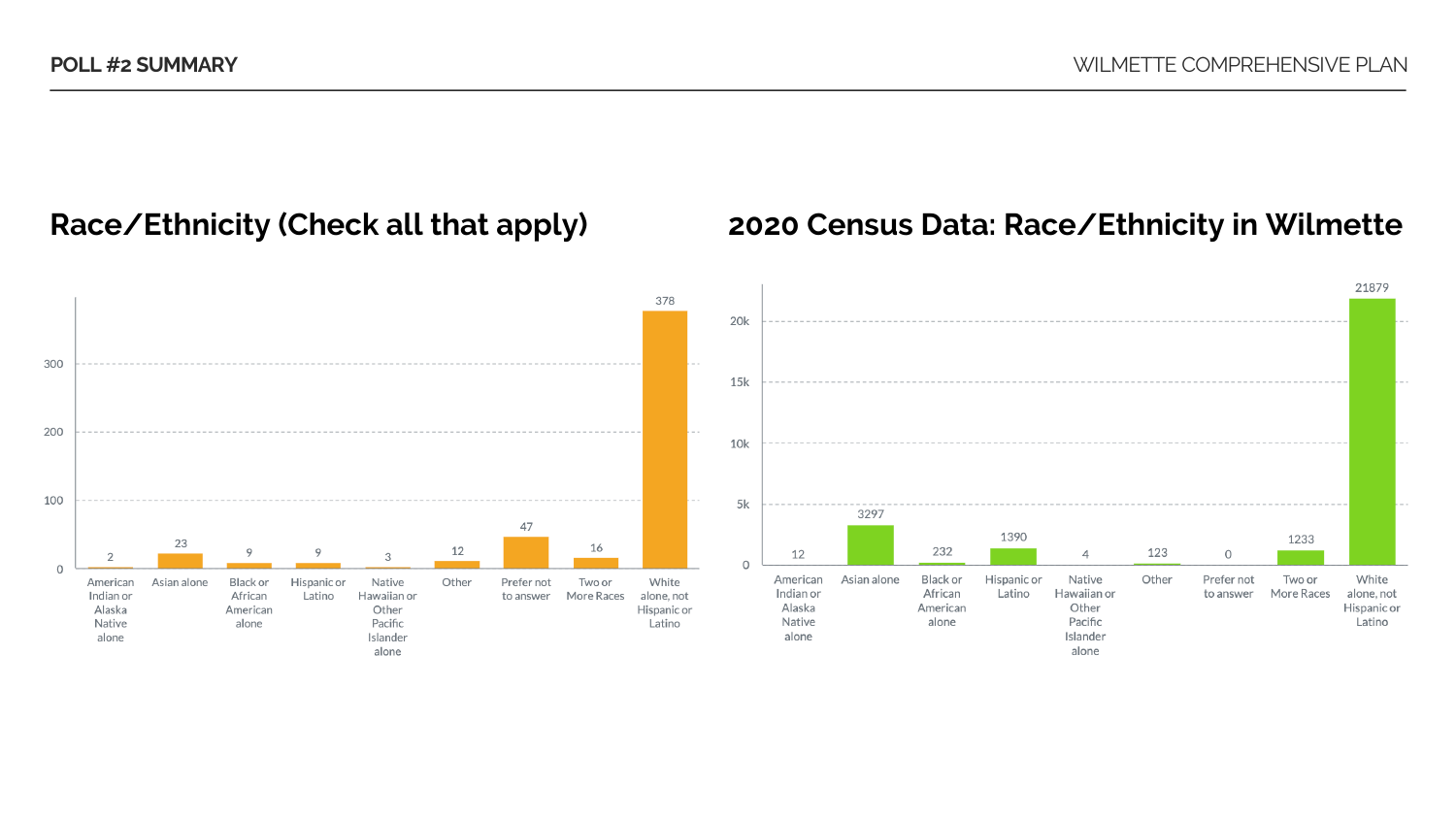### **Gender Identity**

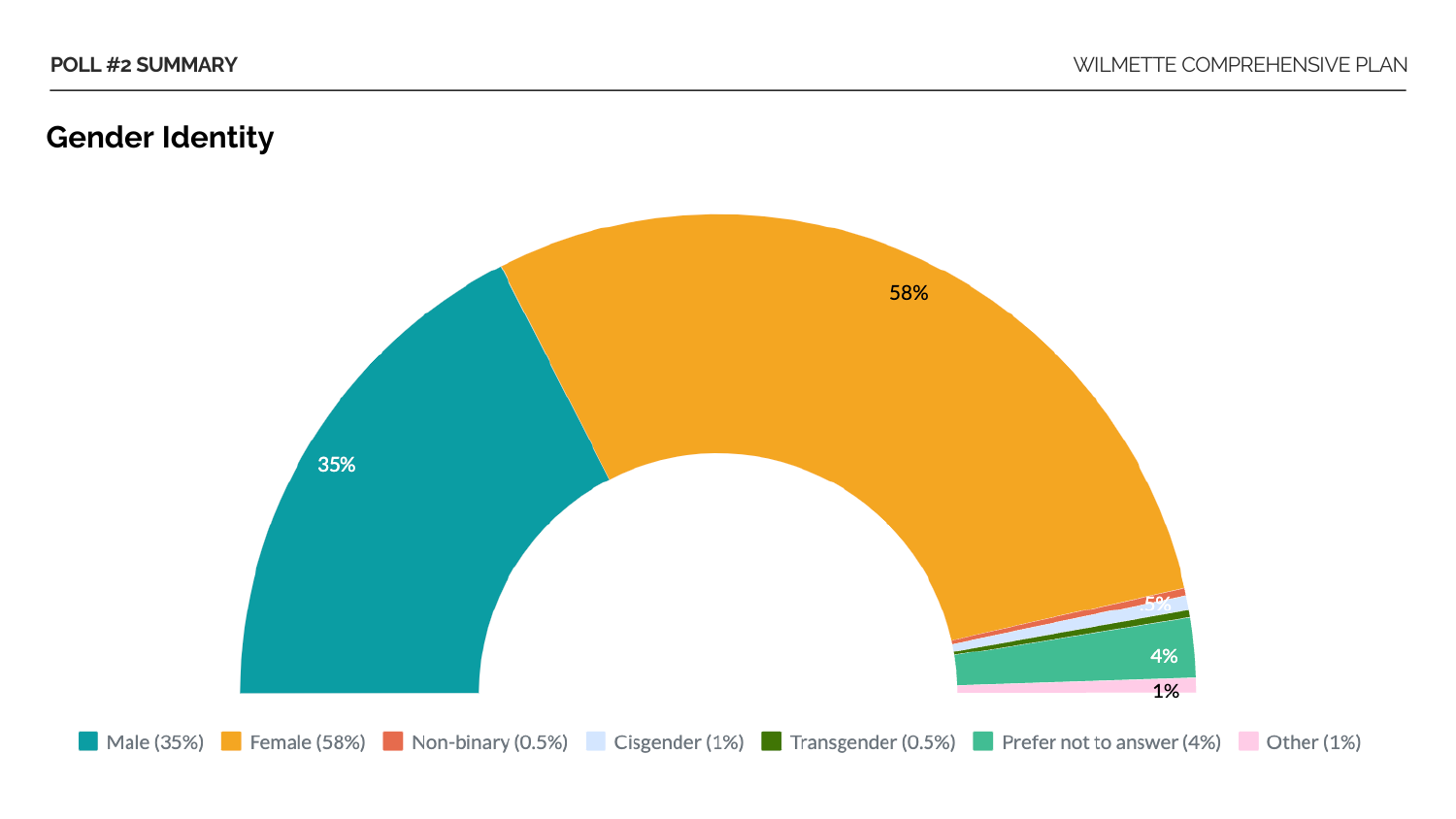#### **Sexual Orientation**

| Lesbian              | 0.5%  |  |
|----------------------|-------|--|
| Gay                  | 2%    |  |
| Bisexual             | 1%    |  |
| Queer                | $1\%$ |  |
| Asexual              | 0%    |  |
| Straight             | 86%   |  |
| Prefer not to answer | 9%    |  |
| Other                | 0.5%  |  |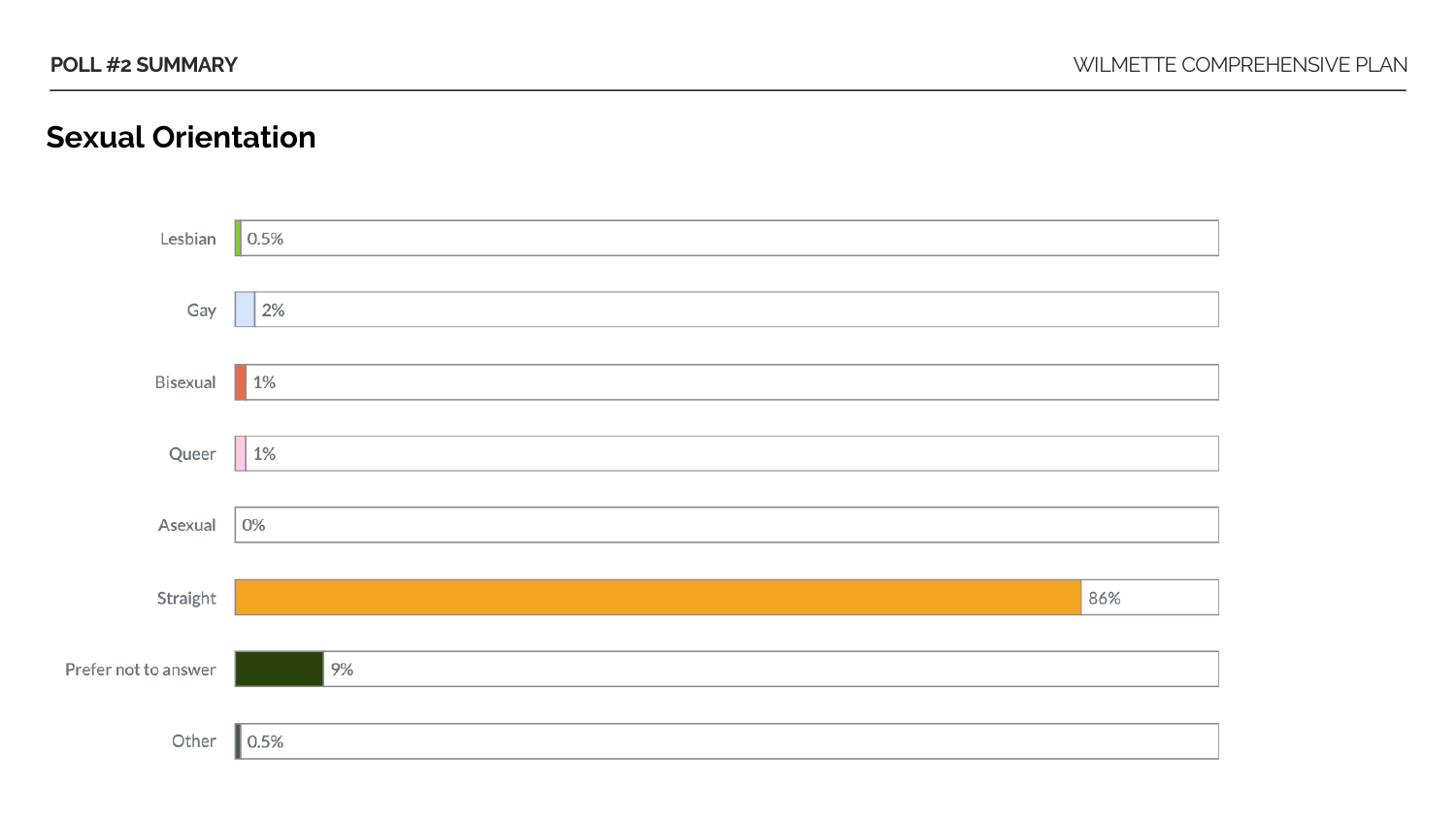**I live with a disability.**



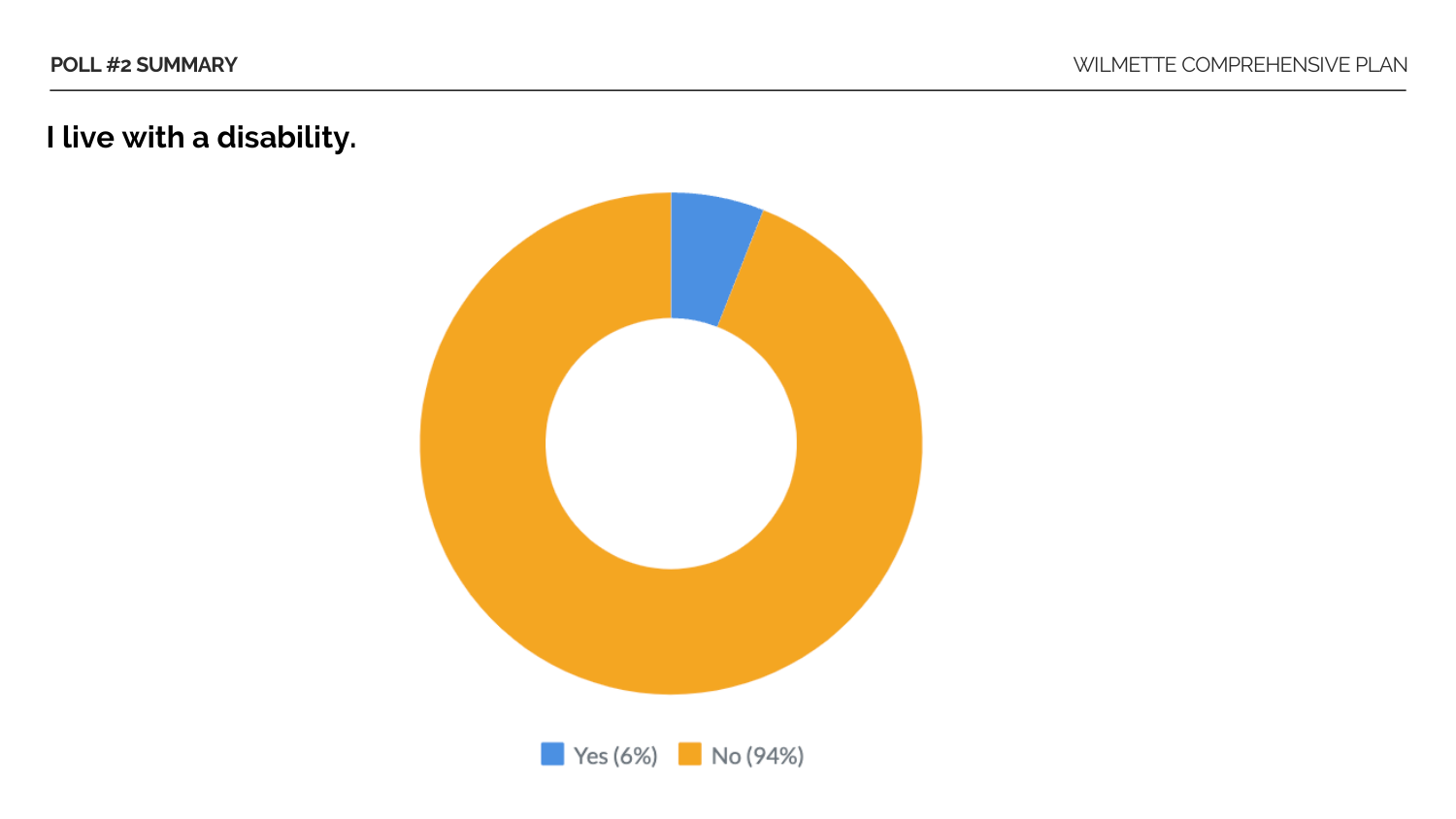# **Rating Question Responses**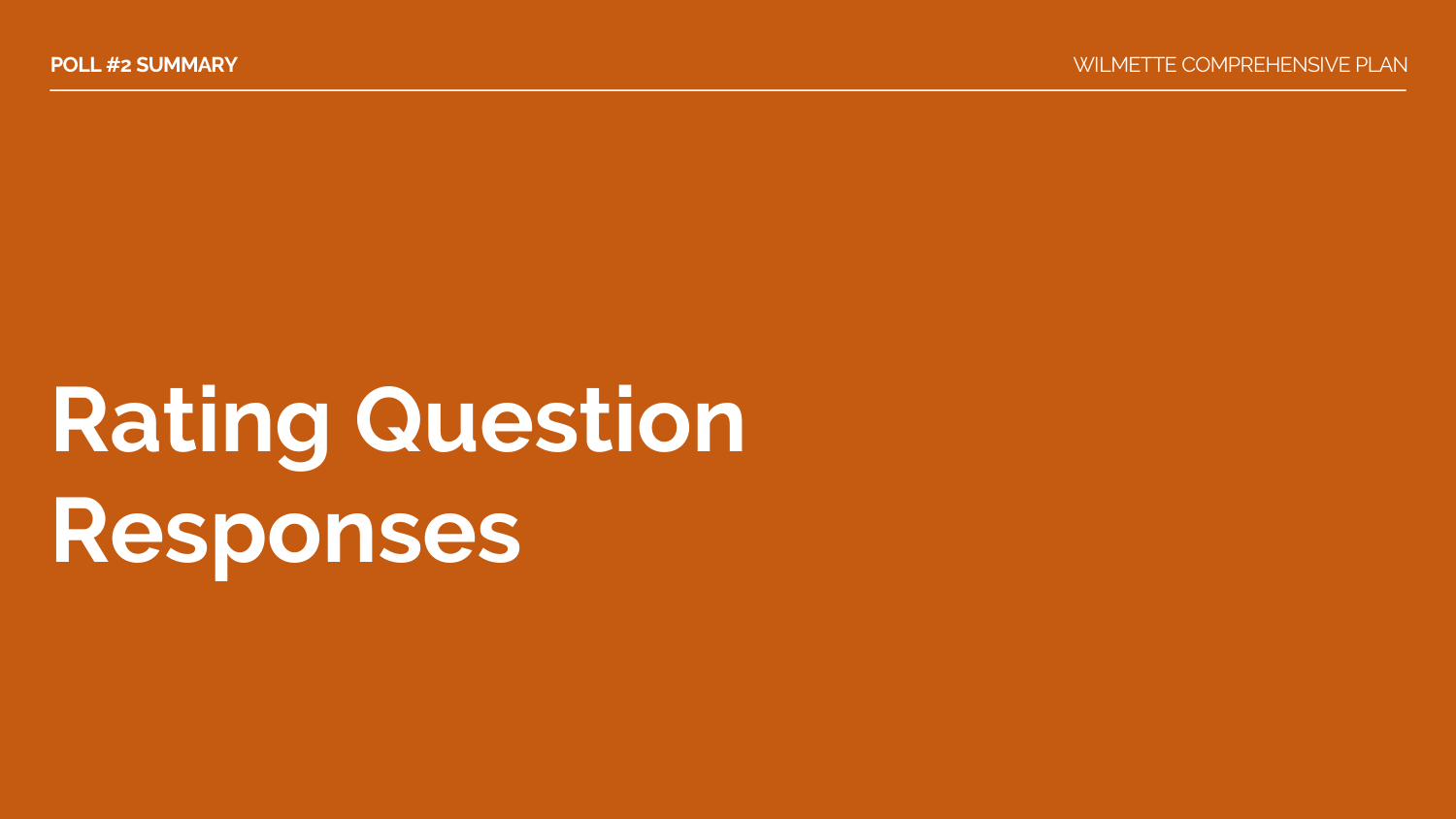|                                                                                                                                                               | 1 - STRONGLY<br><b>DISAGREE</b> | 2 - DISAGREE | 3 - NOT SURE | 4 - AGREE | 5 - STRONGLY<br><b>AGREE</b> |
|---------------------------------------------------------------------------------------------------------------------------------------------------------------|---------------------------------|--------------|--------------|-----------|------------------------------|
| The Village of Wilmette is a welcoming community.                                                                                                             | 11                              | 48           | 92           | 218       | 111                          |
| Wilmette residents respect others whose backgrounds,<br>beliefs, and experiences are different from their own.                                                | 12                              | 44           | 123          | 207       | 96                           |
| Wilmette offers a variety of opportunities to learn about<br>people from a wide range of backgrounds (i.e., race,<br>gender, religion or sexual orientation). | 34                              | 156          | 153          | 89        | 52                           |
| Getting to know people with backgrounds different from<br>my own has been easy in Wilmette.                                                                   | 43                              | 181          | 88           | 107       | 64                           |
| I feel a sense of belonging in Wilmette.                                                                                                                      | 12                              | 35           | 67           | 194       | 174                          |
| I have experienced a micro-aggression (such as a joke<br>or slur) due to my race, ethnicity, sexuality, or gender.                                            | 219                             | 150          | 19           | 66        | 30                           |
| My neighbors would readily welcome someone from a<br>different background into our community.                                                                 | 13                              | 37           | 124          | 197       | 113                          |
| I know where to find resources to learn more about<br>topics of diversity and inclusion in Wilmette.                                                          | 43                              | 129          | 121          | 124       | 65                           |
| There are opportunities for people to express concerns<br>about feeling welcome and their sense of belonging in<br>Wilmette.                                  | 32                              | 95           | 218          | 76        | 57                           |
| Our community should be doing more to enhance<br>diversity and inclusion in Wilmette.                                                                         | 54                              | 52           | 59           | 159       | 158                          |
| Perspectives from all people are included in decision<br>making in Wilmette.                                                                                  | 44                              | 95           | 194          | 94        | 57                           |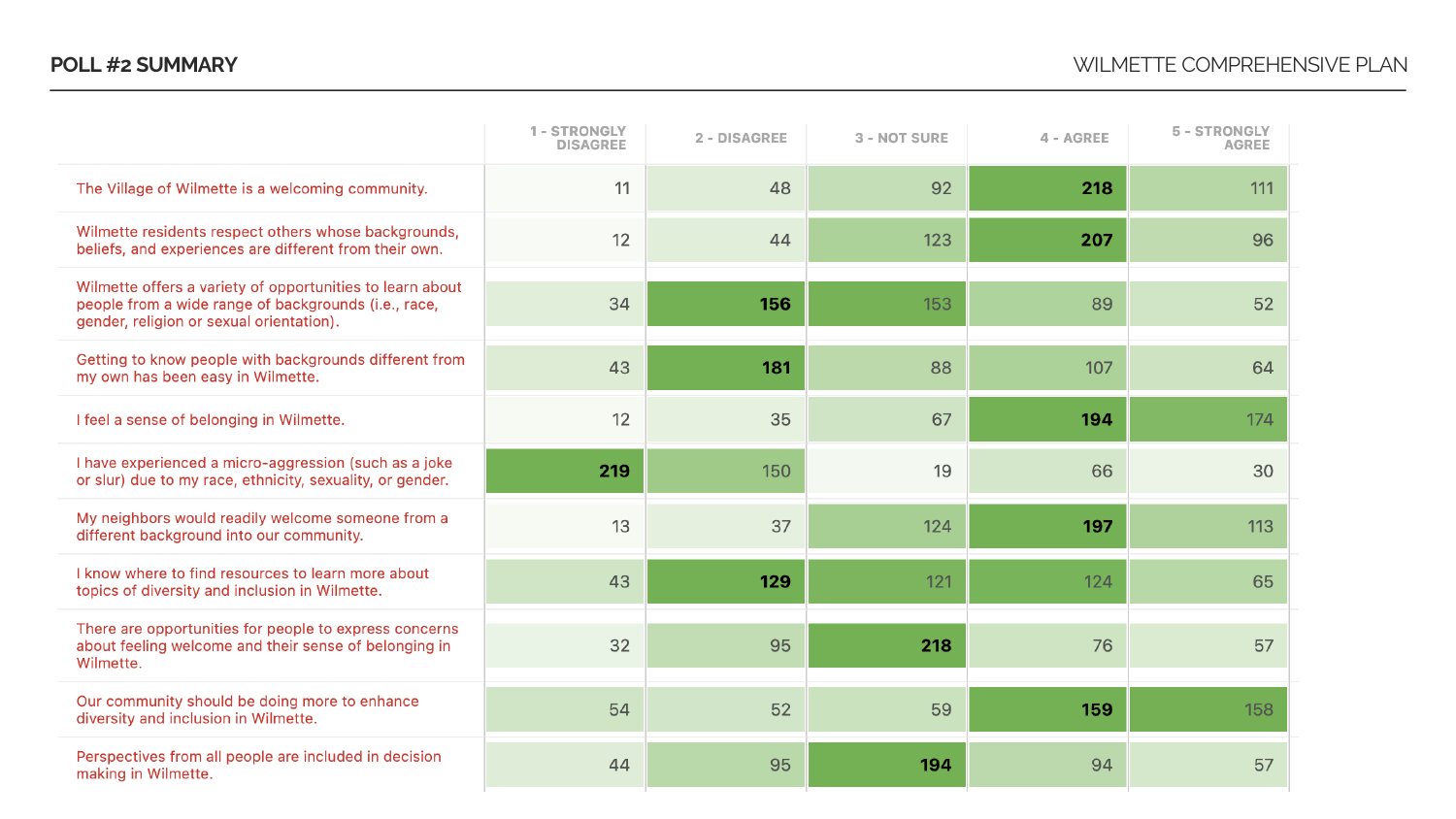### **Statements most strongly agreed with, in order:**

| <b>RANK</b>             |                                                                                                                                                            |
|-------------------------|------------------------------------------------------------------------------------------------------------------------------------------------------------|
| 1                       | I feel a sense of belonging in Wilmette.                                                                                                                   |
| $\mathbf{2}$            | The Village of Wilmette is a welcoming community.                                                                                                          |
| $\overline{\mathbf{3}}$ | My neighbors would readily welcome someone from a different background into our community.                                                                 |
| $\overline{\mathbf{4}}$ | Wilmette residents respect others whose backgrounds, beliefs, and experiences are different from their<br>own.                                             |
| 5                       | Our community should be doing more to enhance diversity and inclusion in Wilmette.                                                                         |
| $6\phantom{1}6$         | I know where to find resources to learn more about topics of diversity and inclusion in Wilmette.                                                          |
| $\overline{7}$          | There are opportunities for people to express concerns about feeling welcome and their sense of<br>belonging in Wilmette.                                  |
| 8                       | Perspectives from all people are included in decision making in Wilmette.                                                                                  |
| 9                       | Wilmette offers a variety of opportunities to learn about people from a wide range of backgrounds (i.e.,<br>race, gender, religion or sexual orientation). |
| 10                      | Getting to know people with backgrounds different from my own has been easy in Wilmette.                                                                   |
| 11                      | I have experienced a micro-aggression (such as a joke or slur) due to my race, ethnicity, sexuality, or<br>gender.                                         |
|                         |                                                                                                                                                            |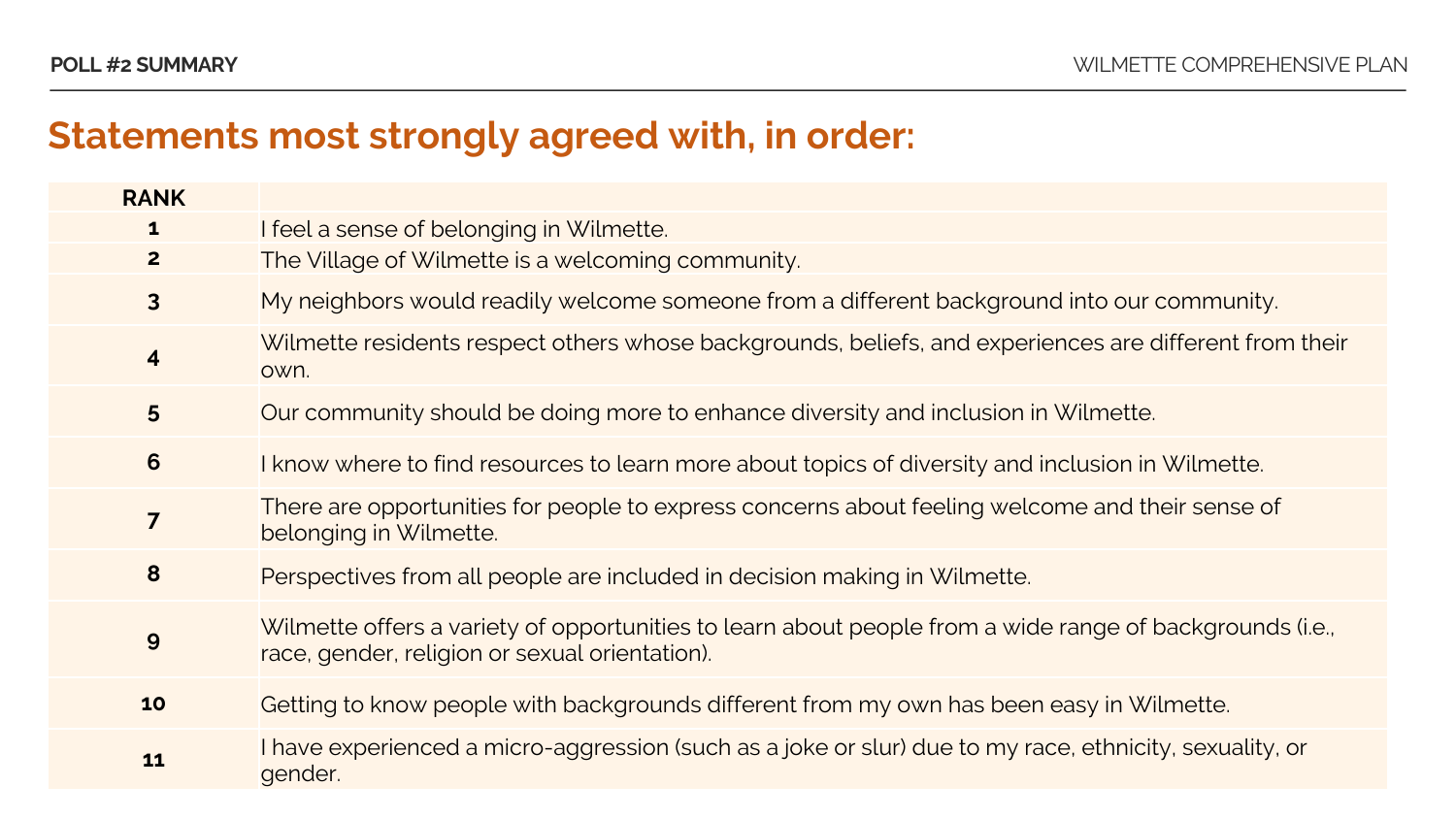### **Other ways to understand these results…**

- **68% of all respondents and 60% of BIPOC respondents** Agreed or Strongly Agreed that Wilmette is a welcoming community.
- **Microaggressions due to race, ethnicity, sexuality or gender are more likely to be experienced by BIPOC respondents** (45% of all BIPOC vs. 16% of all White respondents).
- Of all respondents, **2 in 3** were either Not Sure, Disagreed, or Strongly Disagreed that perspectives from all people are included in Wilmette's decision making.
- **68%** of all respondents think that Wilmette should be doing more to enhance diversity and inclusion.
- **Nearly half (47%)** of all respondents were Not Sure if there are opportunities for people to express concerns about feeling welcome in Wilmette.
- **63% of all respondents** were either Not Sure, Disagreed, or Strongly Disagreed that they know where to find resources to learn more about diversity and inclusion in Wilmette.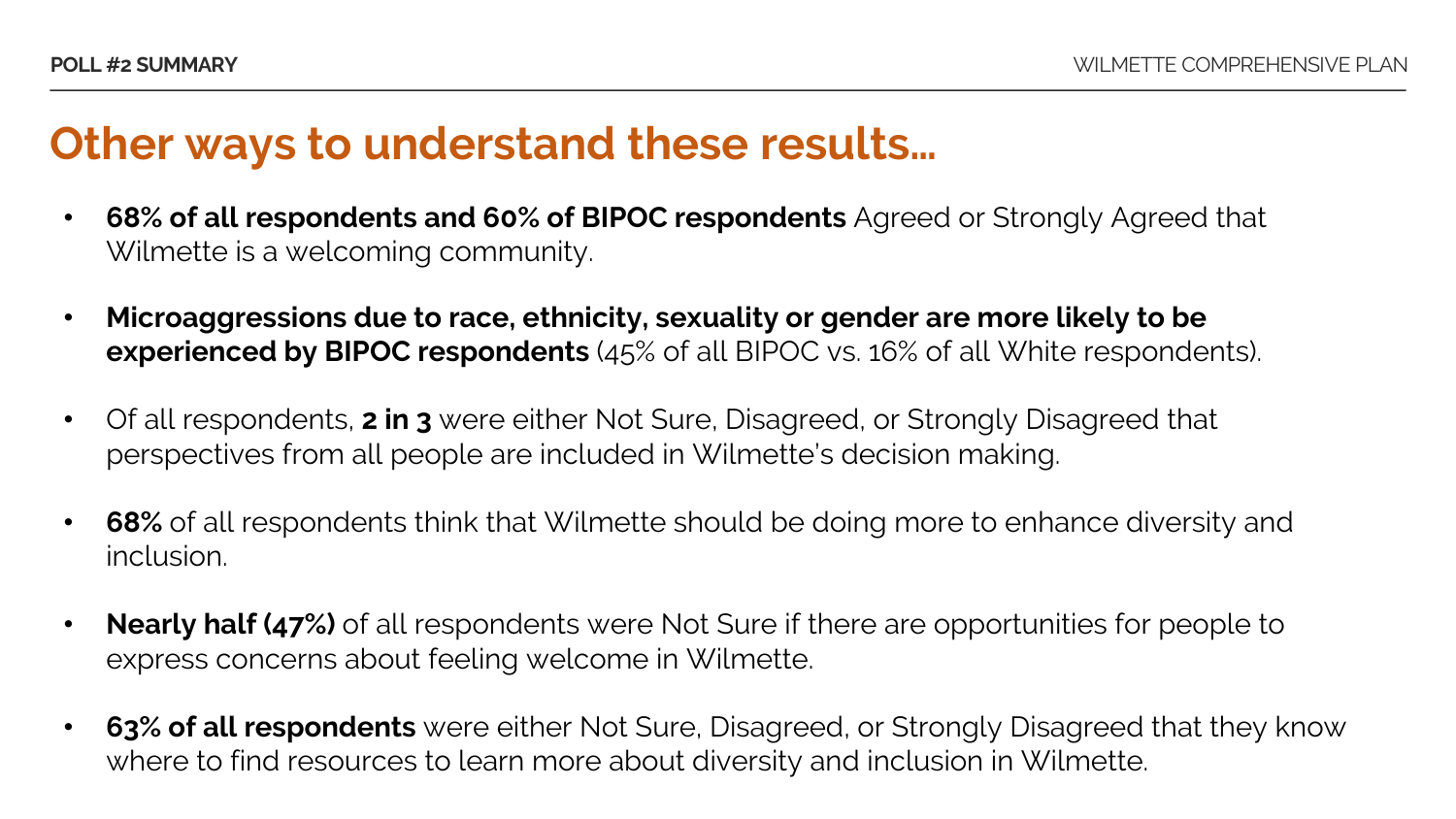### **Respondents who said that Wilmette's community institutions, activities, and/or amenities "Actively Support" the following:**

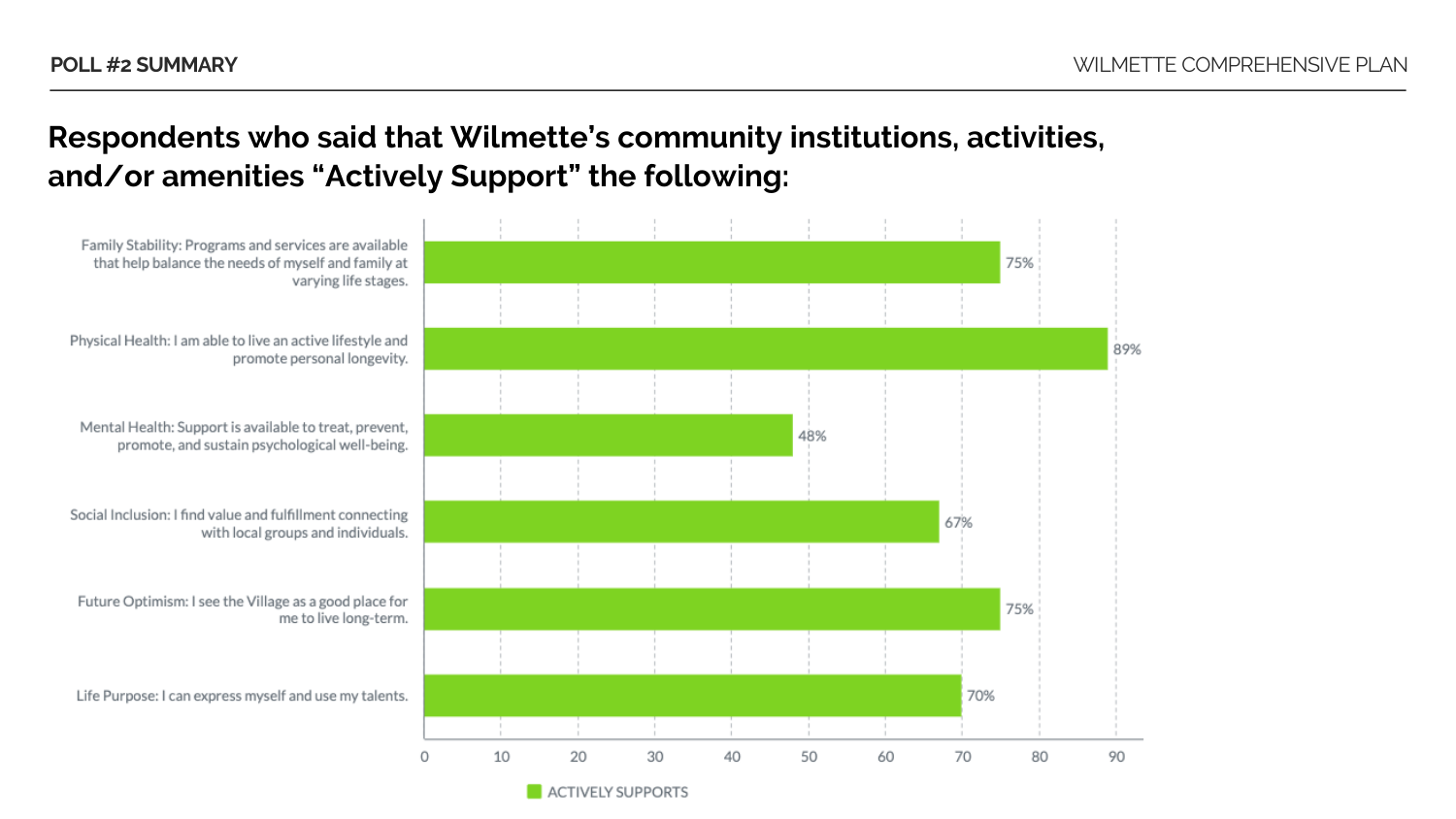## **Sampling of Open-Ended Responses**

- The following slides feature direct quotes from some of the poll's open-ended responses.
- Nearly 250 responses were submitted. Those highlighted here represent a range of perspectives that were shared in a constructive manner.
- These are provided to shed light on the personal and subjective nature of this topic and to learn from the experiences—both positive and negative—of others.
- Topics include: racial profiling, raising a family, LGBTQ+ experience, east/west divide, affordability, people with disabilities, economic differences, neighbor relationships, community programs, and more.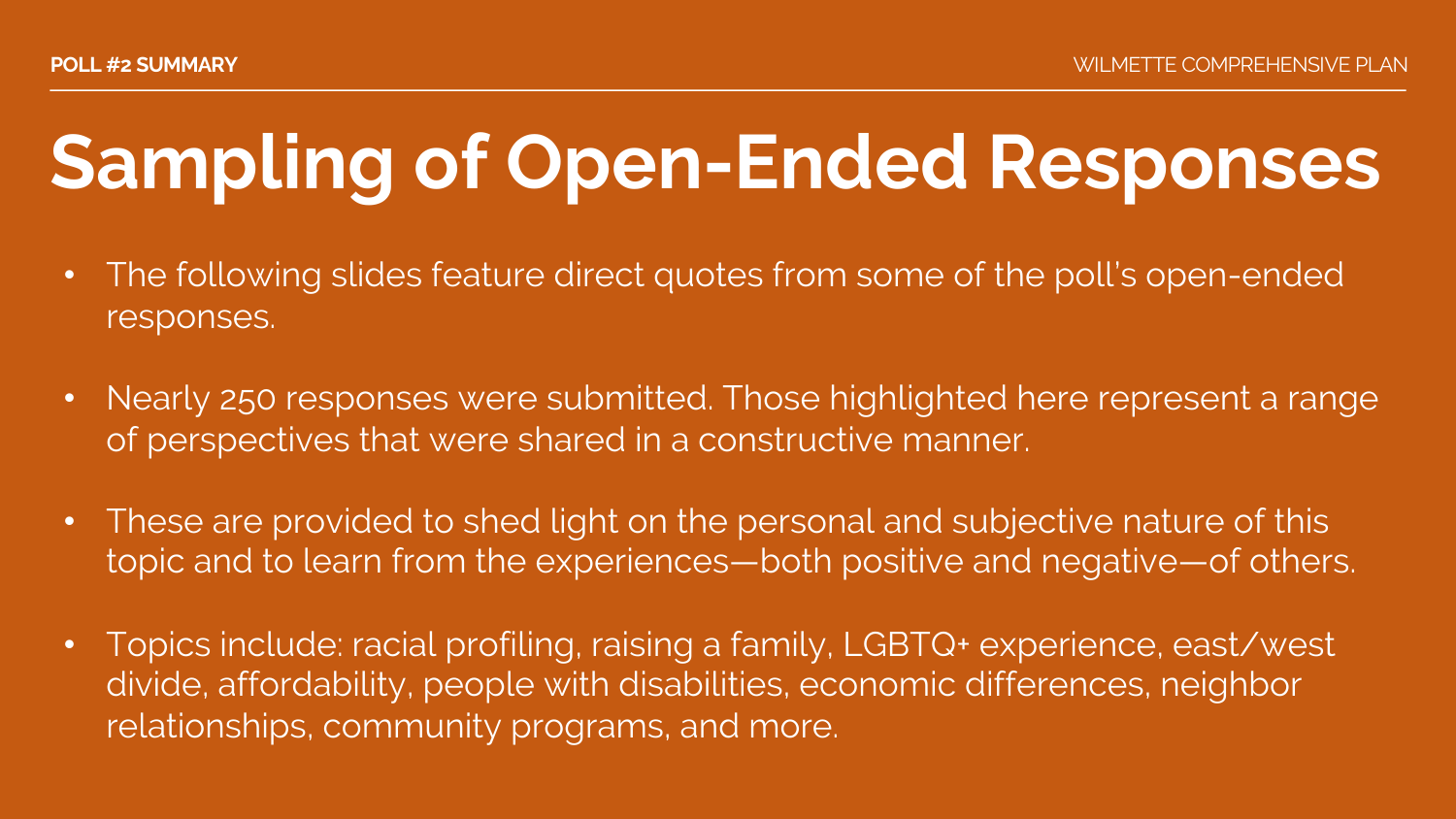- I have a **multi racial family and feel very comfortable living in Wilmette** with my kids.
- I grew up in the village and moved back here in my 40s. The library, community band, beach and sailing, park district, art and other programs, my church provide **many chances to connect with the community and meet others of diverse backgrounds and interests.**
- **Park district does a great job of bringing people together**. Adult clubs, facilities, and leagues (platform tennis, etc.) provide great opportunity for health and friendship.
- **Wilmette Park District and Public Library are the two community institutions that offer programs that have been consistently delivering opportunities** for families at varying life stages.
- Wilmette is a great village and we **as an older gay couple have almost always felt welcomed.** We are also encouraged to see the outreach Wilmette is doing.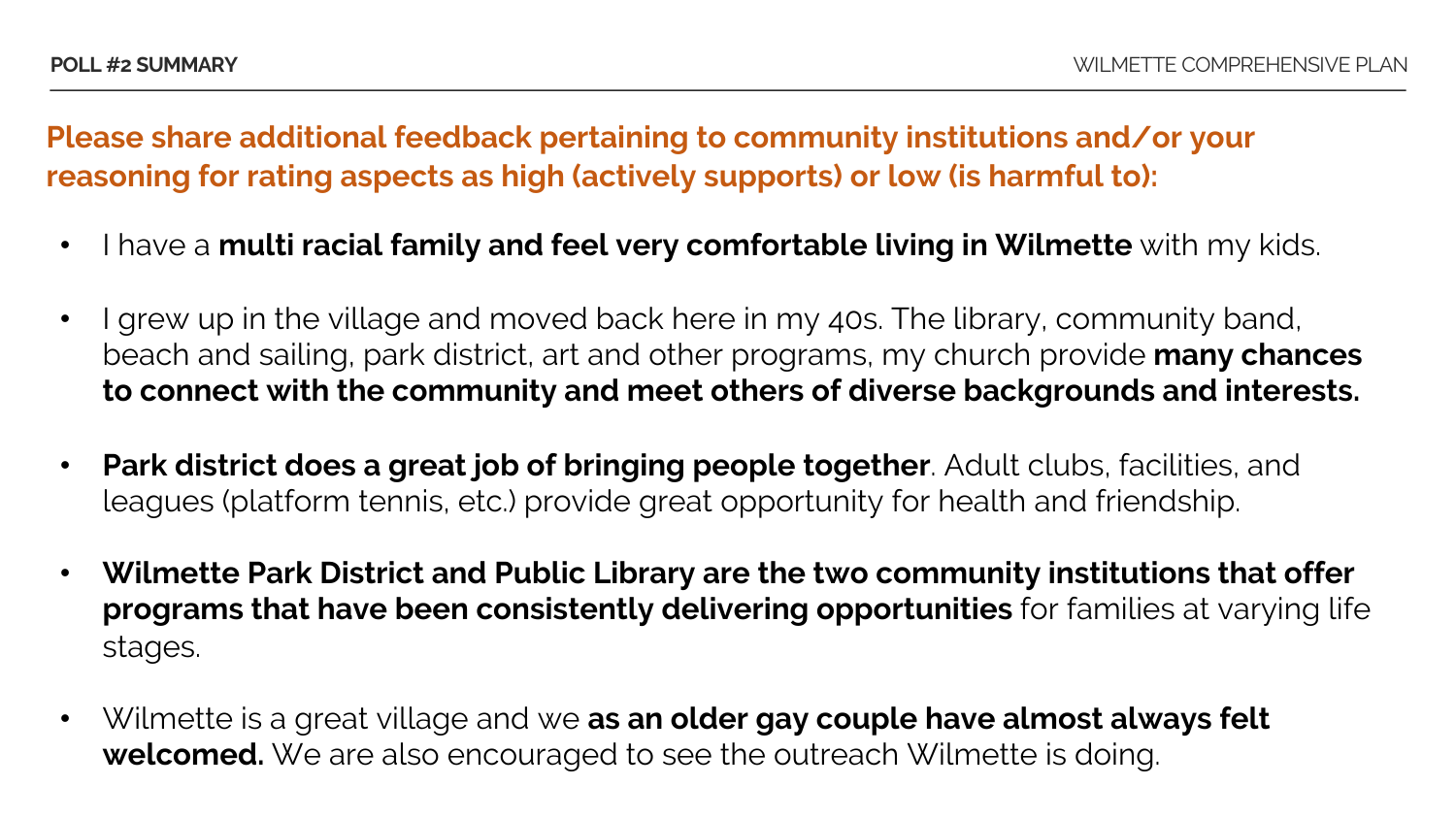- As a family of color, **we confront micro aggressions on a regular basis**. Why is my biracial son the only child who is asked for proof of residency when he goes to Centennial pool with a group of white friends and they aren't asked for similar proof, for instance? I don't mind the policy but everyone should be treated equally. Why do neighbors call the police when they see my African American husband walk to the gym in the early morning? Why do people who knock on our door and see a brown face question if we live in our home? I provide these examples to illustrate that even in nice communities like Wilmette there is a lot of work to be done to embrace diversity.
- I often go to Evanston or Chicago to church, arts organizations and social organizations because **I have no desire to be the only African American at an event**.
- The **anti-Asian incidents specifically directed to me** that occurred in Wilmette in just the last couple of years have ranged from teenagers yelling racial comments out of their car at me as I walked down Lake Street to being mistaken downtown for a Thai food delivery person, and more…it shouldn't be happening in Wilmette.
- As a resident of **west Wilmette I often feel like my voice is not heard** as loudly as those who live in east Wilmette.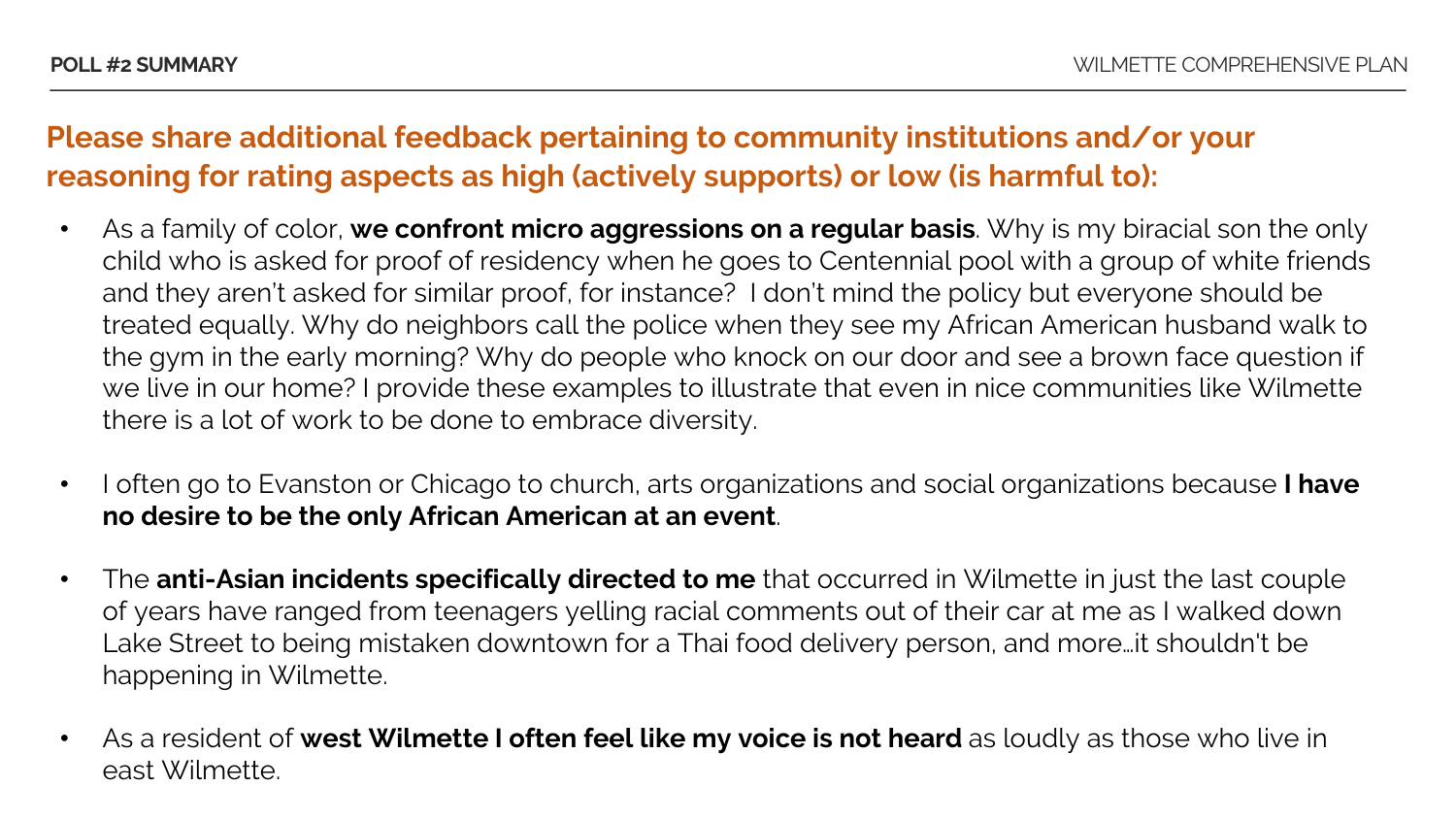- I'd **like to see a much more visible support for the LGBTQ+ community**, from gender neutral language to bathrooms, pride flags and education about the transgender community.
- It is hard for me to be optimistic about a long-term future in a place where the **cost of living is too high to allow much diversity** and those who can afford it seem largely content with the status quo.
- **Jobs for those with intellectual disabilities.** Small business owners could be a huge part of helping them join the Wilmette community and they are willing to work!
- I **don't think the schools do a good job about teaching diversity**. There is a loud group of people who seem angry at the idea of teaching or talking about diversity or LGBTQ topics. Also, I went to a board meeting on affordable housing and I was dismayed about the negative words and scare tactics that were brought up at the meeting.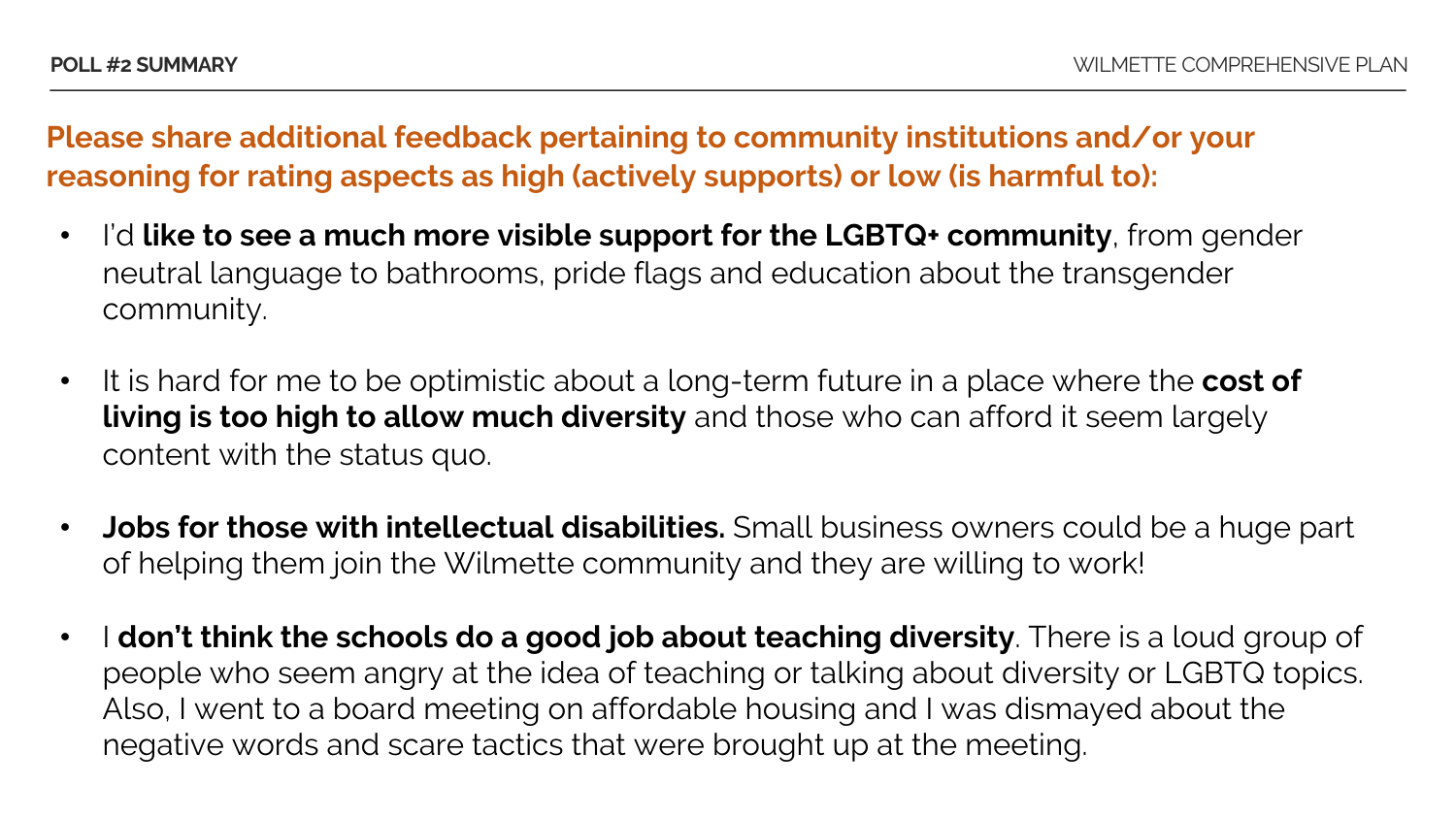- **I always felt very welcome to participate** in PTOs when the kids were in school, in scouts, youth sports, etc. We were always able to find friends and support from the parent groups. There are tons of volunteer opportunities to stay connected.
- **Actively supports a place for community & mental health well being**. It is an amazing community/area that provides so much to address our mental health through the park district, golf, trails, Gilson, library and social services.
- I think **Wilmette is a wonderful place to raise children.** We have great supports and activities for families with young children and older adults. I don't see as many opportunities/services/supports for young adults.
- Wilmette is a **wonderful community of people who are sensitive and inclusive**. There is no need to change anything.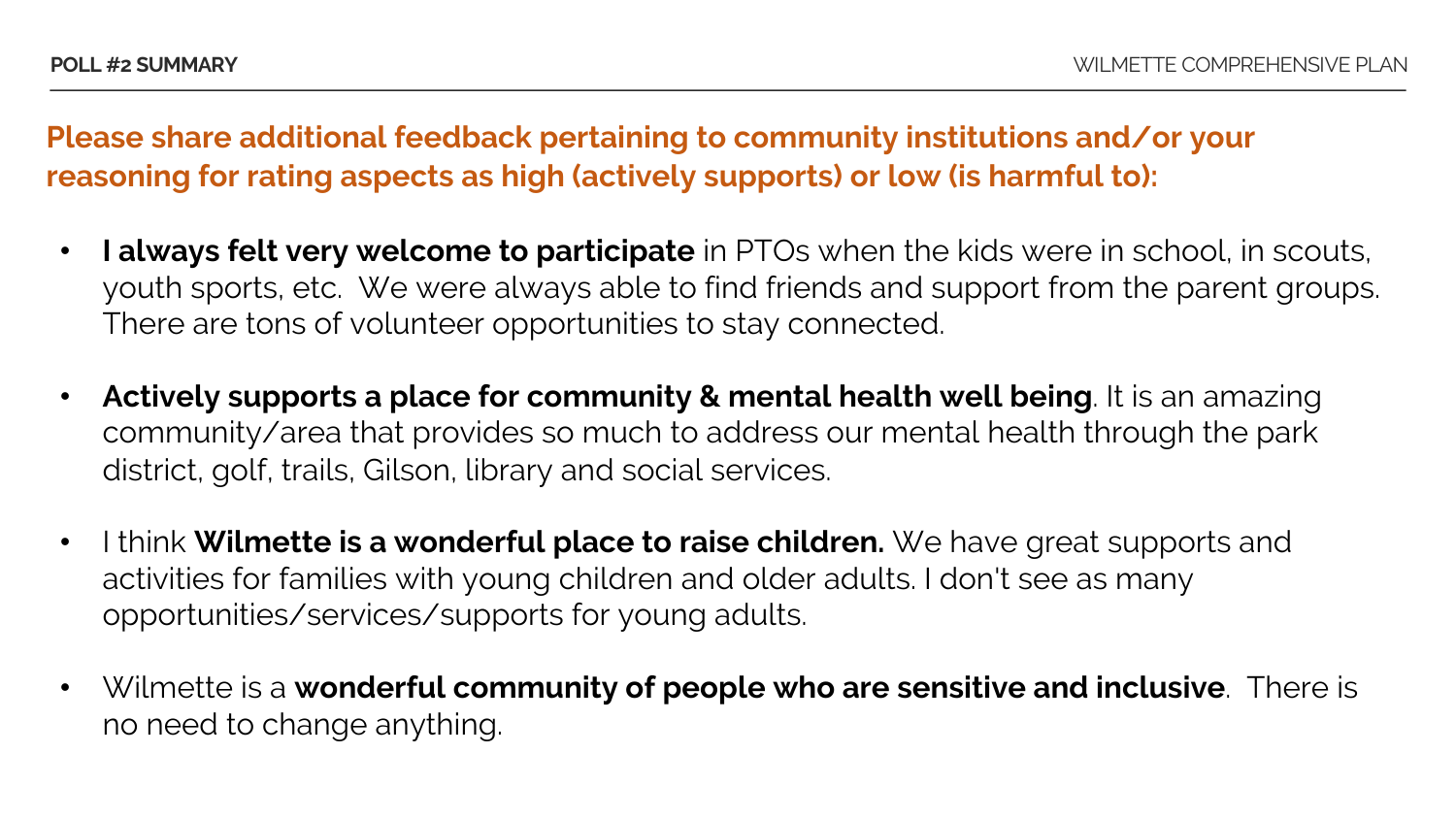• The Wilmette Public Library, the school system, and the Wilmette Park District are **outstanding and engage my family through all stages of life** -- from pre-school programs to programs for seniors. The Lake, Gillson Park and our beautiful beaches are tremendous assets that bring people together to enjoy nature and outdoor activities. We have **wonderful organizations that help connect people and support our greater community.** That said, I believe we **could do better to engage more community members in Village policies, committees, and volunteer activities.** Under our new Village President, we seem to be heading in the right direction: taking more time to review the applications of people applying to serve on committees and reconvening the Human Relations and Housing commissions. Let's encourage these commissions to make real, tangible changes. Also, we **can do better to help all members of the community with social services, particularly affordable housing, and mental health needs, particularly mental health services for teenagers.**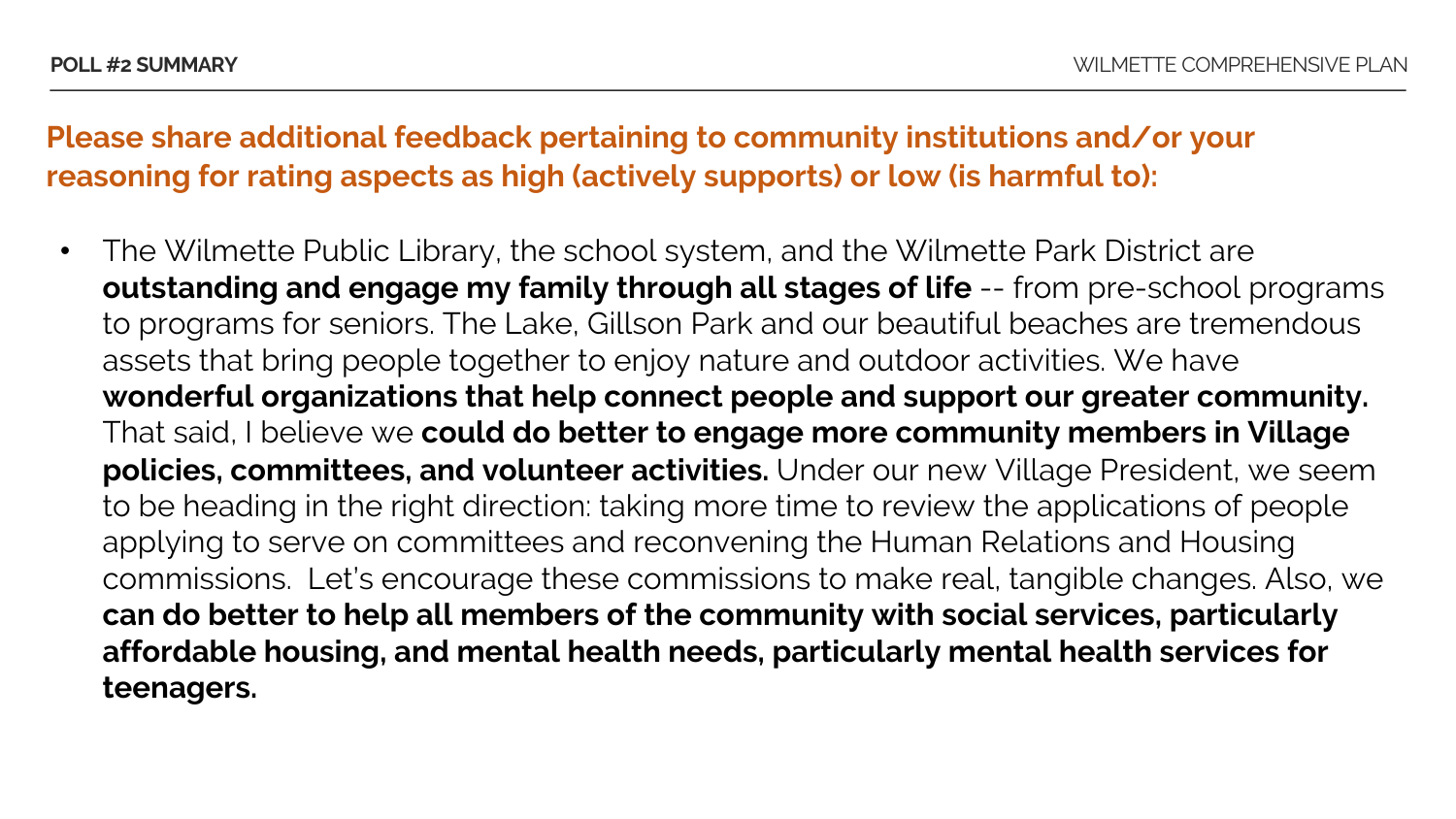### **Anything else you'd like to share on the topics of Diversity, Inclusiveness and Community Institutions?**

- Our institutions such as school board, village board, park board, library board etc. **having more diverse leadership would be a strong marker for being the welcoming, inclusive community** we aspire to be.
- One of the biggest **impediments to progress** in this village is exemplified in the debate over minimum wage requirements for local businesses, and in the **arguments over affordable housing units in recent construction projects**.
- My child Iives with **high functioning autism. He was excluded all through Wilmette schools** despite the district's reputation as great for special needs.
- This is **one of the most open and welcoming communities I have ever been apart of**. Very progressive perspectives. Baha'i a temple being part of the fabric of the community is a great manifestation of this.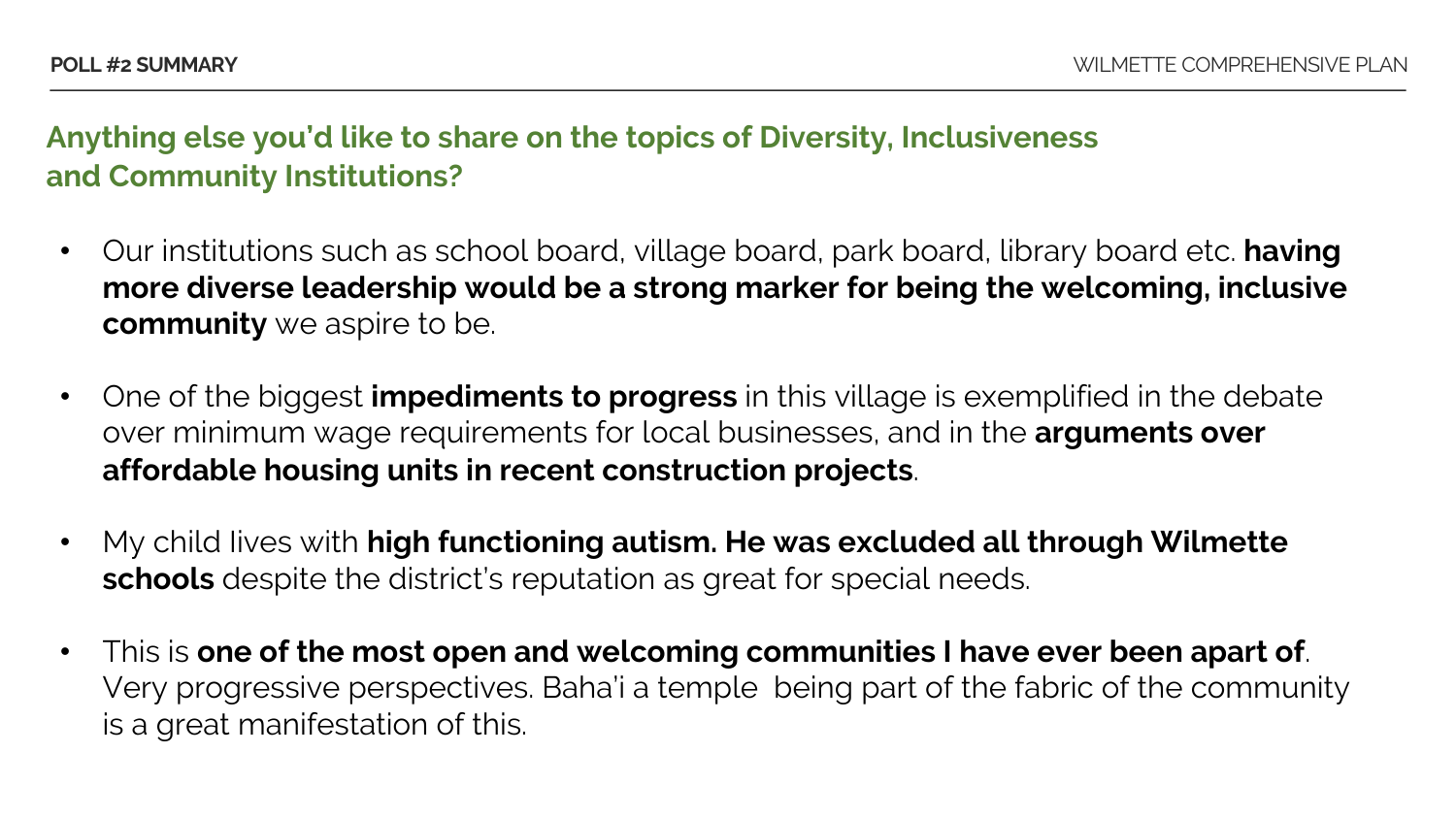### **Anything else you'd like to share on the topics of Diversity, Inclusiveness and Community Institutions?**

- **Block parties are a good idea** and seem to support getting to know people better. We have found that joining a church/faith based community or joining a community group or getting involved on Village Committees is a good way to get to know new people.
- There are numerous local groups, such as RAIN (Racial Awareness in the Northshore) or HEROS (Healing Everyday Racism in Our Schools) and it is CRITICAL for the long-term Diversity and Inclusiveness of Wilmette to **work with RAIN/HEROS groups to increase the diversity in Wilmette thoughtfully.**
- I think **affordable housing is an important aspect of creating more diversity** within our community and is something the village should actively work to increase.
- Perhaps invite the various local faith-based institutions to host designated "shared" services to allow "outsiders" to see how they practice their faith and **begin to erase religious tribalism.**